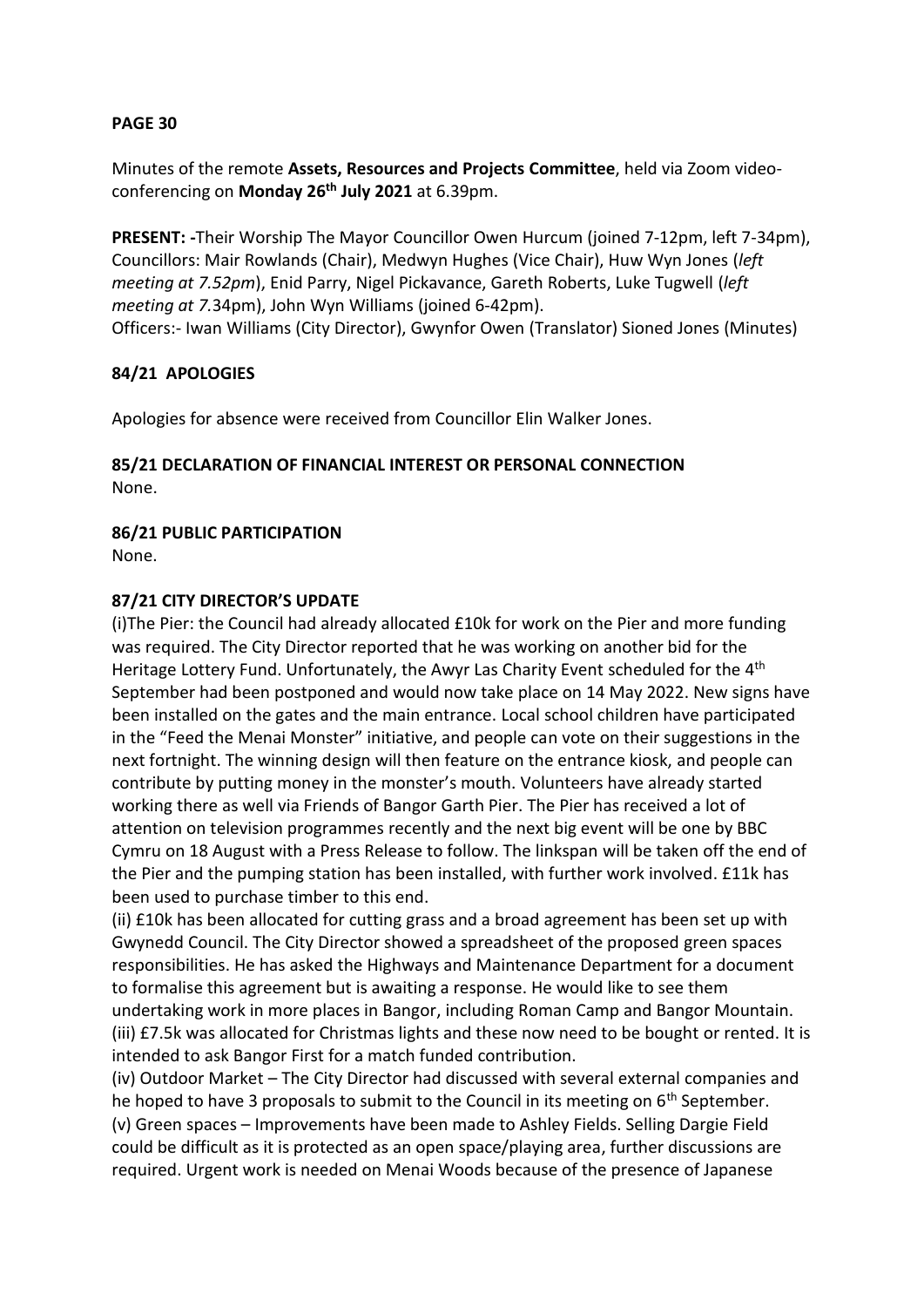Knotweed and the problem of Ash Dieback. Diana Gardens – it is hoped to tackle these in collaboration with Adra.

# **PAGE 31**

Members requested that a copy of the Excel grass cutting spreadsheet be circulated so that they can see what is happening. There were still concerns about weeds in many parts of the city, and Tai Stesion was referred to as being particularly bad.

The paint on the friendship bench on Penchwintan Road is beginning to dissolve because of the hot weather.

Members expressed concern that there are no plans to start the open-air market before September, thus missing out on the August holiday. The City Director explained that although this is frustrating, setting up the market involves a lot of work – ensuring licences are in place, parking places, logistics etc. A member also expressed the view that the market needs a better selection of goods and stalls when it re-opens.

The "Welcome to Bangor" signs were discussed, and members felt that the one by the crematorium is looking particularly drab. There is a need to make it look more welcoming and put flowers on the triangle where it stands. Some members suggested that it would be an idea to move it slightly to a more attractive location and where it can be maintained easier. The sign by Tesco also needs attention.

## **IT WAS RESOLVED**

- (i) That The City Director circulates the grass cutting agreement to members while waiting for a more formal contract.
- (ii) That the City Director investigates costs and possibilities for the "Welcome to Bangor" signs.

## **88/21 FRIENDS OF BANGOR GARTH PIER ANNUAL PASS PROPOSAL**

A paper had already been circulated with a detailed proposal from the Friends. There is a need to raise income for the Pier as only a few visitors make a voluntary contribution. Having volunteers on site and the 'Feed the Menai Monster' idea will make a difference. The Friends proposed £5 for an annual pass for LL57 residents, £10 for students, £25 for others. Some issues were raised – namely students only need to show their Bangor University Card, not a Students Union Card; what about children and OAPs? £25 seemed expensive but people with links to Bangor would probably be happy to buy a pass to support the Pier or even as a gift. Who would print the card? Could consider using it for discounts on Pier outlets?

Having discussed these, the members felt that it was worth trialling the scheme and review it after a year, or next Spring. **RESOLVED**: Annual Pass proposal approved. All were in favour.

## **89/21 COUNCIL 12 MONTH WORK PROGRAMME JULY 2021 – JULY 2022**

The City Director had circulated a detailed document, the fruit of previous discussions and the Council's strategic workshop in June. He reiterated that the three main areas for improvement going forward are the Pier, the Market, the High Street.

There were a few things to add to the documents; Playgrounds, with Councillor Elin Walker Jones leading on the Maestryfan scheme; a decision would be required about moving the Council Yard and the Piermaster's House, with structural and sea defences work needed on